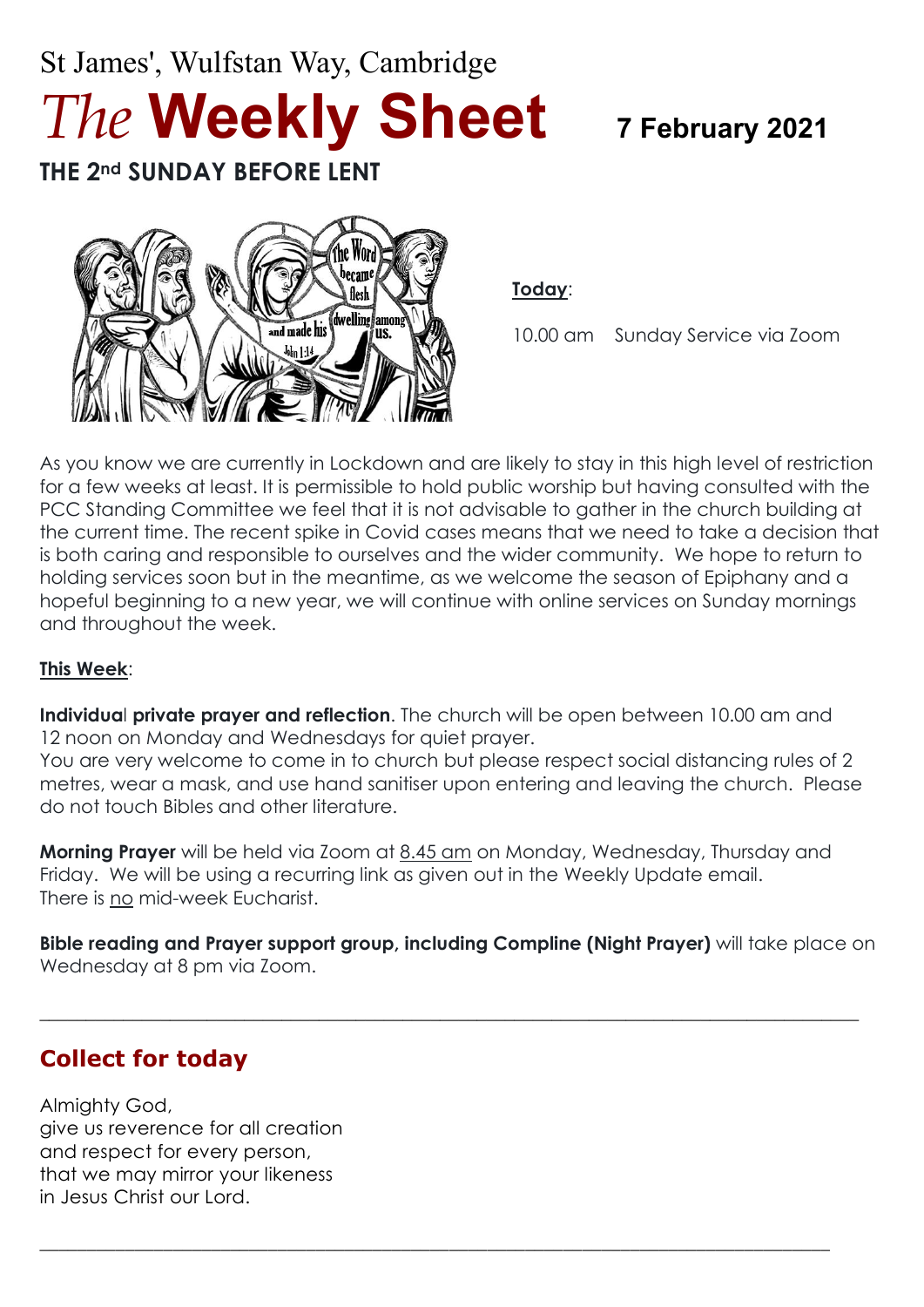# **Today's readings are:**

**Proverbs 8.1, 22-31; Psalm 104.26-end; Colossians 1.15-20; John 1.1-14**

 $\_$  , and the set of the set of the set of the set of the set of the set of the set of the set of the set of the set of the set of the set of the set of the set of the set of the set of the set of the set of the set of th

# **Proverbs 8.1, 22-31**

#### **The Gifts of Wisdom**

Does not wisdom call, and does not understanding raise her voice?

#### **Wisdom's Part in Creation**

The LORD created me at the beginning of his work, the first of his acts of long ago. Ages ago I was set up, at the first, before the beginning of the earth. When there were no depths I was brought forth, when there were no springs abounding with water. Before the mountains had been shaped, before the hills, I was brought forth when he had not yet made earth and fields, or the world's first bits of soil. When he established the heavens, I was there, when he drew a circle on the face of the deep, when he made firm the skies above, when he established the fountains of the deep, when he assigned to the sea its limit, so that the waters might not transgress his command, when he marked out the foundations of the earth. then I was beside him, like a master worker; and I was daily his delight, rejoicing before him always, rejoicing in his inhabited world and delighting in the human race.

# **Psalm 104.26-end**

O Lord, how manifold / are your / works! In wisdom you have made them all; the / earth is / full of your / creatures. There is the sea, spread / far and / wide, and there move creatures beyond / number, both / small and / great. There go the ships, and there is / that Le/viathan which you have / made to / play in the / deep. All of these / look to / you to give them their / food in / due / season. When you give it / them, they / gather it; you open your hand and / they are / filled with / good. When you hide your face / they are / troubled; when you take away their breath,

 $\_$  , and the set of the set of the set of the set of the set of the set of the set of the set of the set of the set of the set of the set of the set of the set of the set of the set of the set of the set of the set of th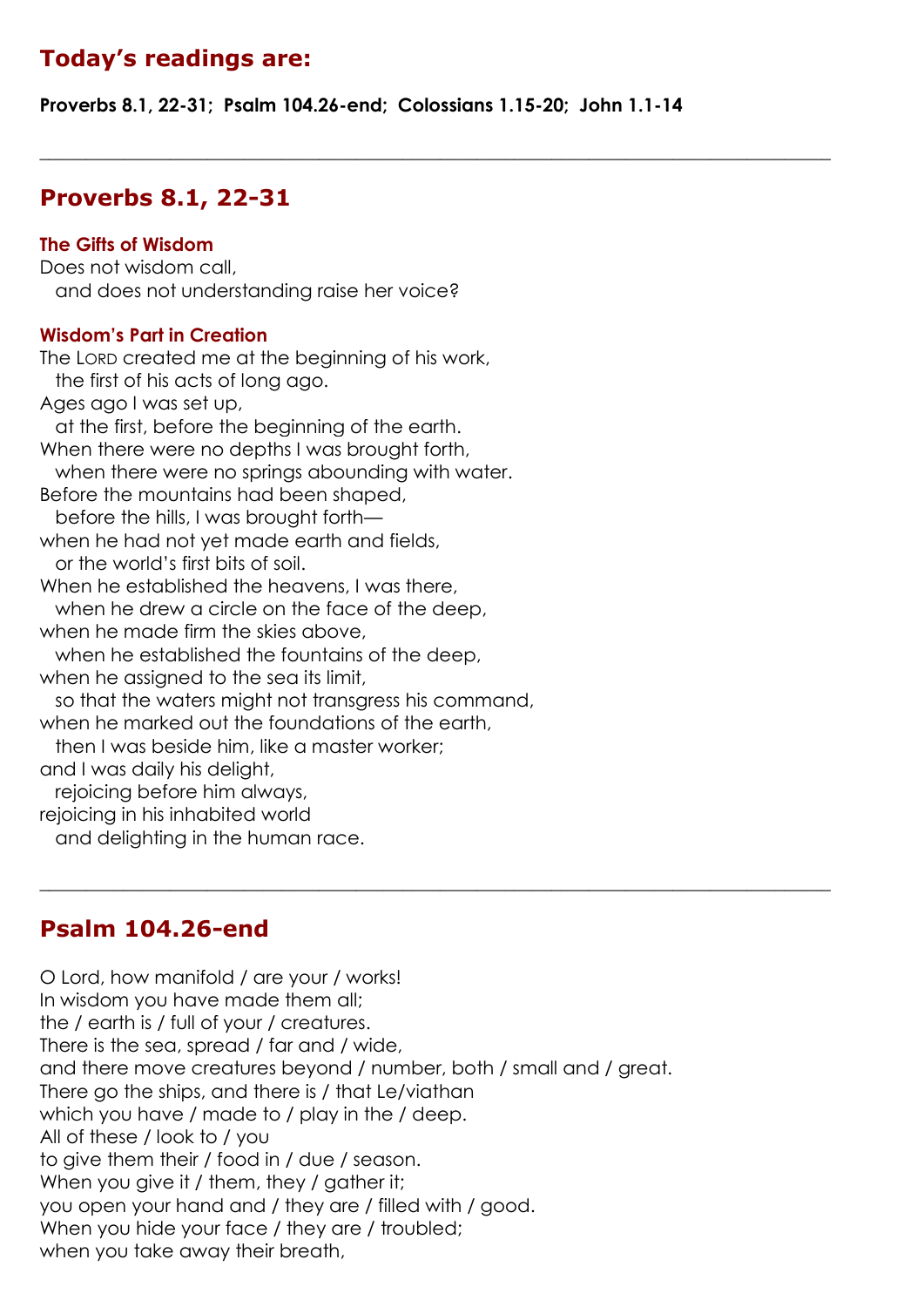they die and re/turn a/gain to the / dust. When you send forth your spirit, they / are cre/ated, and you re/new the / face of the / earth. May the glory of the Lord en/dure for /ever; may the / Lord re/joice in his / works; he looks on the / earth and it / trembles; he touches the / mountains / and they / smoke. I will sing to the Lord as / long as I / live, I will make music to my God / while I / have my / being. So shall my / song / please him while I re/joice / in the / Lord. Let sinners be consumed / out of the / earth and the / wicked / be no / more. Bless the Lord, / O my / soul. Alle/luia, / Alle/luia. [or Praise the / Lord, / praise the / Lord.]

# **Colossians 1.15-20**

#### **The Supremacy of Christ**

He is the image of the invisible God, the firstborn of all creation; for in him all things in heaven and on earth were created, things visible and invisible, whether thrones or dominions or rulers or powers—all things have been created through him and for him. He himself is before all things, and in him all things hold together. He is the head of the body, the church; he is the beginning, the firstborn from the dead, so that he might come to have first place in everything. For in him all the fullness of God was pleased to dwell, and through him God was pleased to reconcile to himself all things, whether on earth or in heaven, by making peace through the blood of his cross.

 $\_$  , and the set of the set of the set of the set of the set of the set of the set of the set of the set of the set of the set of the set of the set of the set of the set of the set of the set of the set of the set of th

 $\_$  , and the set of the set of the set of the set of the set of the set of the set of the set of the set of the set of the set of the set of the set of the set of the set of the set of the set of the set of the set of th

# **John 1.1-14**

#### **The Word Became Flesh**

In the beginning was the Word, and the Word was with God, and the Word was God. He was in the beginning with God. All things came into being through him, and without him not one thing came into being. What has come into being in him was life, and the life was the light of all people. The light shines in the darkness, and the darkness did not overcome it.

There was a man sent from God, whose name was John. He came as a witness to testify to the light, so that all might believe through him. He himself was not the light, but he came to testify to the light. The true light, which enlightens everyone, was coming into the world.

He was in the world, and the world came into being through him; yet the world did not know him. He came to what was his own, and his own people did not accept him. But to all who received him, who believed in his name, he gave power to become children of God, who were born, not of blood or of the will of the flesh or of the will of man, but of God.

And the Word became flesh and lived among us, and we have seen his glory, the glory as of a father's only son, full of grace and truth.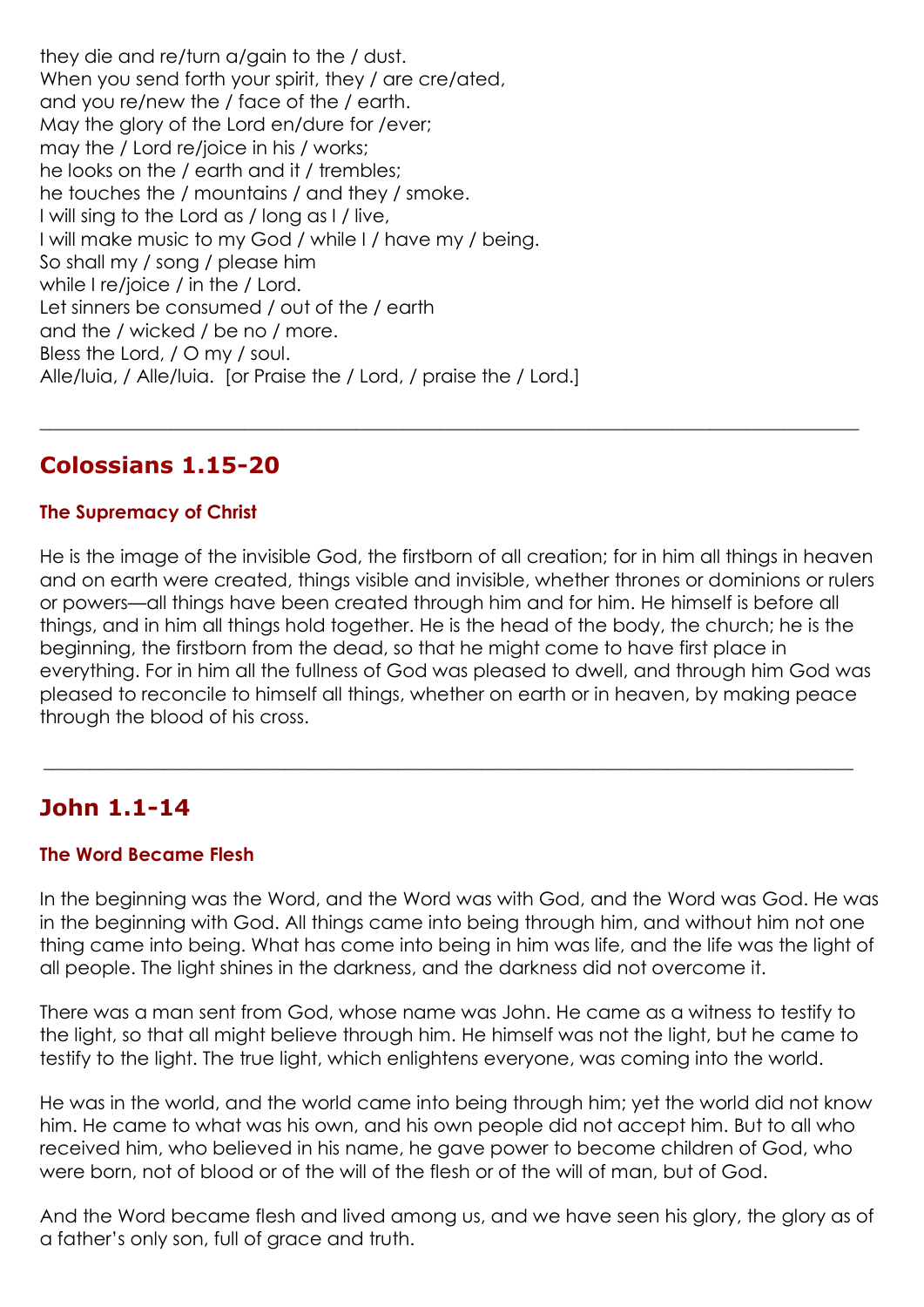# **Readings for next Sunday, 14 February (Sunday next before Lent)**

**2 Kings 2.1-12; Psalm 50.1-6; 2 Corinthians 4.3-6; Mark 9.2-9**

**CMS Boxes.** Thank you to those who collect for CMS. Please hold on to your boxes until further notice. Thank you.

\_\_\_\_\_\_\_\_\_\_\_\_\_\_\_\_\_\_\_\_\_\_\_\_\_\_\_\_\_\_\_\_\_\_\_\_\_\_\_\_\_\_\_\_\_\_\_\_\_\_\_\_\_\_\_\_\_

**Advent Calendar of Giving.** Thank you to everyone who has taken part. Now that we are in lockdown again, please do not return your bag at the present time. Please hold on to it and return when restrictions are lifted. Thank you.

**1000000 steps challenge for Arthur Rank Hospice** - a message from Eleanor Pippard I have decided to attempt the Arthur Rank's fundraising challenge to walk a million steps in a hundred days. This works out at an average of 10000 a day. To make it more interesting I have calculated that this is about the equivalent of walking from my house to Inverness, using roads rather than going 'as the crow flies' which would involve a lot of swimming. This means that each week I shall be able to see where I have got to in the country. The walk started on 11 January and finishes on 20 April.

Any sponsorship would be gratefully received to help this excellent charity. The link to my giving page is <https://arhc.enthuse.com/pf/eleanor-pippard-d0c4e>

**Food Hub.** The Food Hub will continue operating on a Saturday morning between 10.30 am and 12.30 pm here at St James'.

The food remains a basic food package ideally for those who are either struggling to pay for provisions or who cannot get to the shops or book an online delivery.

During lockdown the Food Hub is unable to receive or collect personal donations from people, but if you would still like to help, look on the Queen Edith Community Forum website to find more details about how to donate financially. Thank you.

**Caroline** is working from home and has access to the office answering machine and email so please do contact her as you would normally.

**Phone line.** The Church of England central team have supported the release of the Daily Hope phone line. Daily Hope offers music, prayers and reflections as well as full worship services from the Church of England at the end of a telephone line.

The line – which is available 24 hours a day on **0800 804 8044** – has been set up particularly with those unable to join online church services during the period of restrictions in mind. Find out more here - [https://www.churchofengland.org/more/media-centre/coronavirus-covid-](https://www.churchofengland.org/more/media-centre/coronavirus-covid-19-guidance-parishes/daily-hope-phone-line)[19-guidance-parishes/daily-hope-phone-line](https://www.churchofengland.org/more/media-centre/coronavirus-covid-19-guidance-parishes/daily-hope-phone-line)